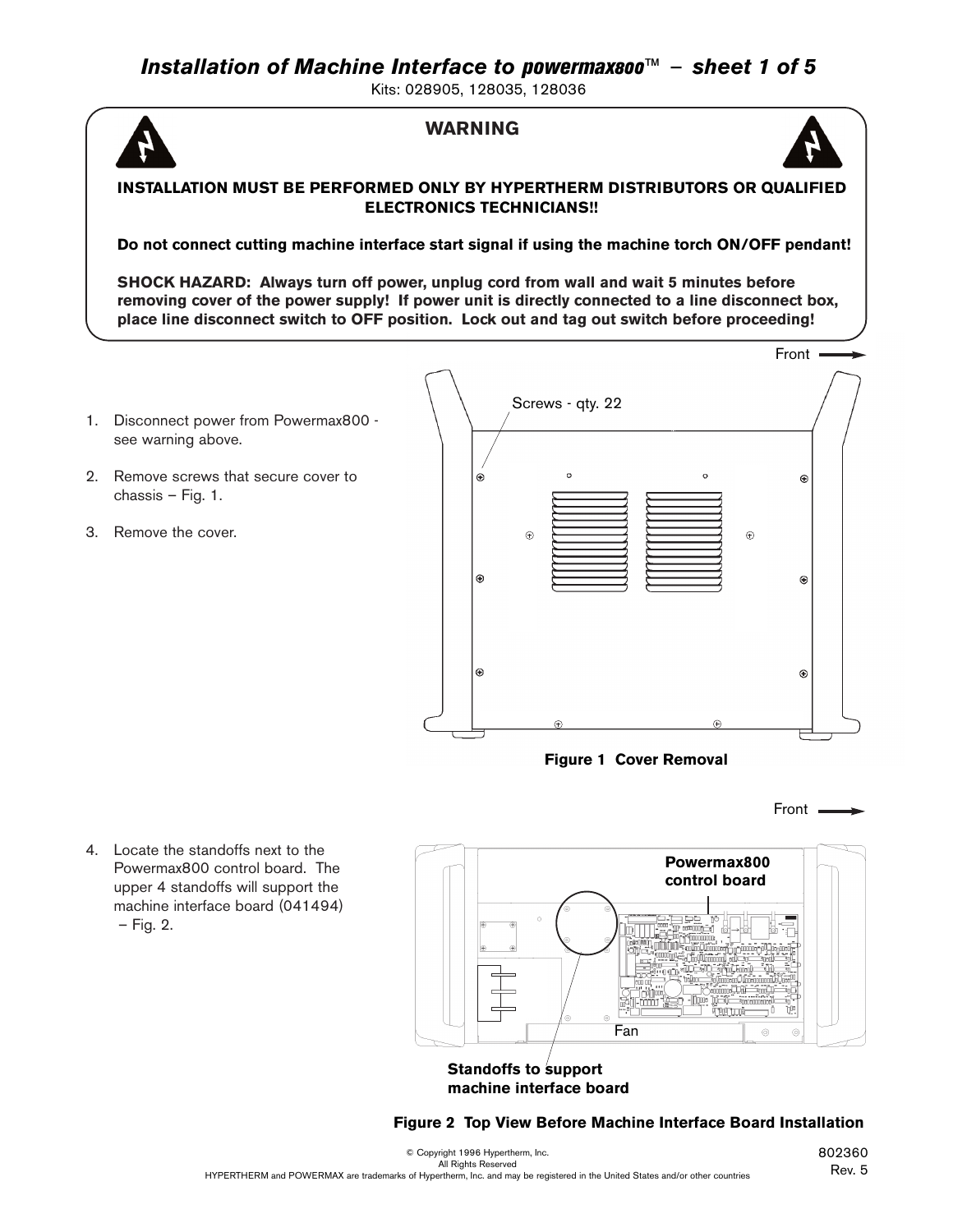# *Installation of Machine Interface to* powermax800 – *sheet 2 of 5*

Kits: 028905, 128035, 128036

- 5. Orient machine interface board with the attached four-wire harness facing the Powermax800 control board connector JP3 as shown in Fig. 3.
- 6. Mount the machine interface board with the screws (075386) provided in the kit.
- 7. Attach the four-wire harness to the Powermax800 control board connector JP3 – Fig. 3.

8. Take the two-wire harness that is attached to the machine interface board, and route it to the power board by feeding it through the hole located

above the relay – Fig. 4.



**Figure 3 - Machine Interface Board Installation**

Front πனπ **O** (数) 腐  $\circledcirc$  $\circledcirc$  $\circledcirc$ iigi **Feed two-wire Back of harness through hole power boardRelay**

**Figure 4 - Two-Wire Harness Feed**



9. Attach the two-wire harness to J2 of the power board. J2 is the unused connection located on the upper-right corner of the power board. (Power board connection is hidden from view in Fig. 5.)

802360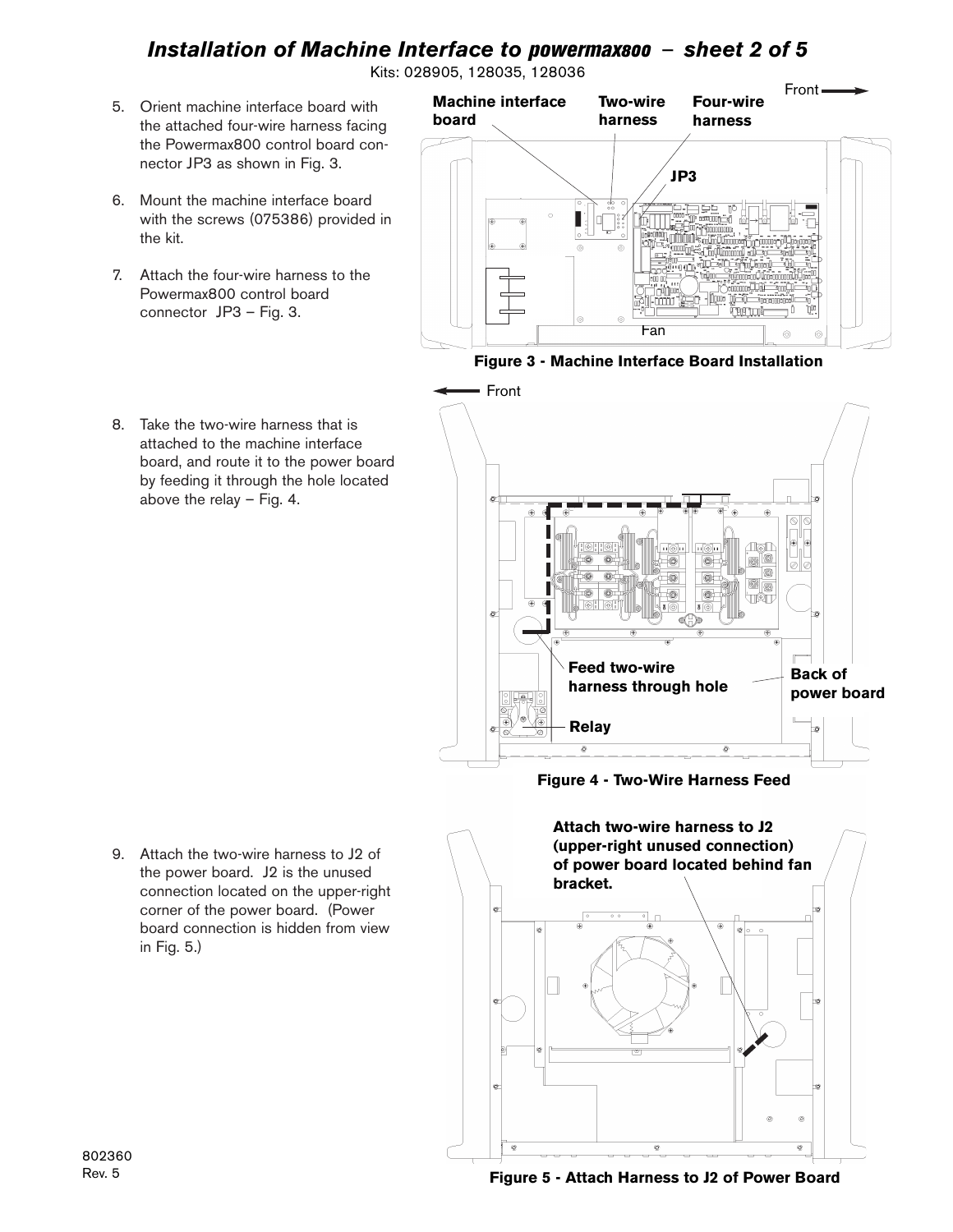## *Installation of Machine Interface to* powermax800 – *sheet 3 of 5*

Kits: 028905, 128035, 128036

- 10. Remove the hand torch power supply rear panel and disconnect the power cord. See Figs. 6 and 7A or 7B.
	- Loosen the power cord strain relief (208/240/480 power supply rear panel shown in Fig. 6.)
	- Remove 8 rear panel screws.
	- Slide the rear panel back over the power cord to gain access to TB1 - Fig. 7A for 208/240/480V and 200/230/400V power supplies or Fig. 7B for 400V CE power supply.
	- Remove the power cord wires from terminal TB1 and the ground stud.
	- Slide the power cord through the strain relief and remove the hand torch power supply rear panel.
	- Remove the strain relief from the hand torch power supply rear panel and attach it to the machine torch power supply rear panel.
- 11. Remove the internal machine interface cable (123099) from the kit and attach it to the machine torch rear panel – Fig. 8. (208/240/480 and 200/230/400V power supply rear panel shown in Fig. 8.)
- 12. Remove the small strain relief (008280) from the kit and attach it to the machine torch power supply rear panel – Fig. 8.

Note: If arc voltage signals will not be necessary for torch height control, insert plug (004726) into small strain relief. Tighten strain relief.

- 13. Feed the power cord through the large strain relief of the machine torch power supply rear panel – Fig. 8.
- 14. Attach the power cord wires to TB1 (Fig. 7A or Fig. 7B).







**Figure 7A - TB1 Location, 208/240/480V or 200/230/400V Power Supplies**



**Figure 7B - TB1 Location, 400V CE Power Supply**



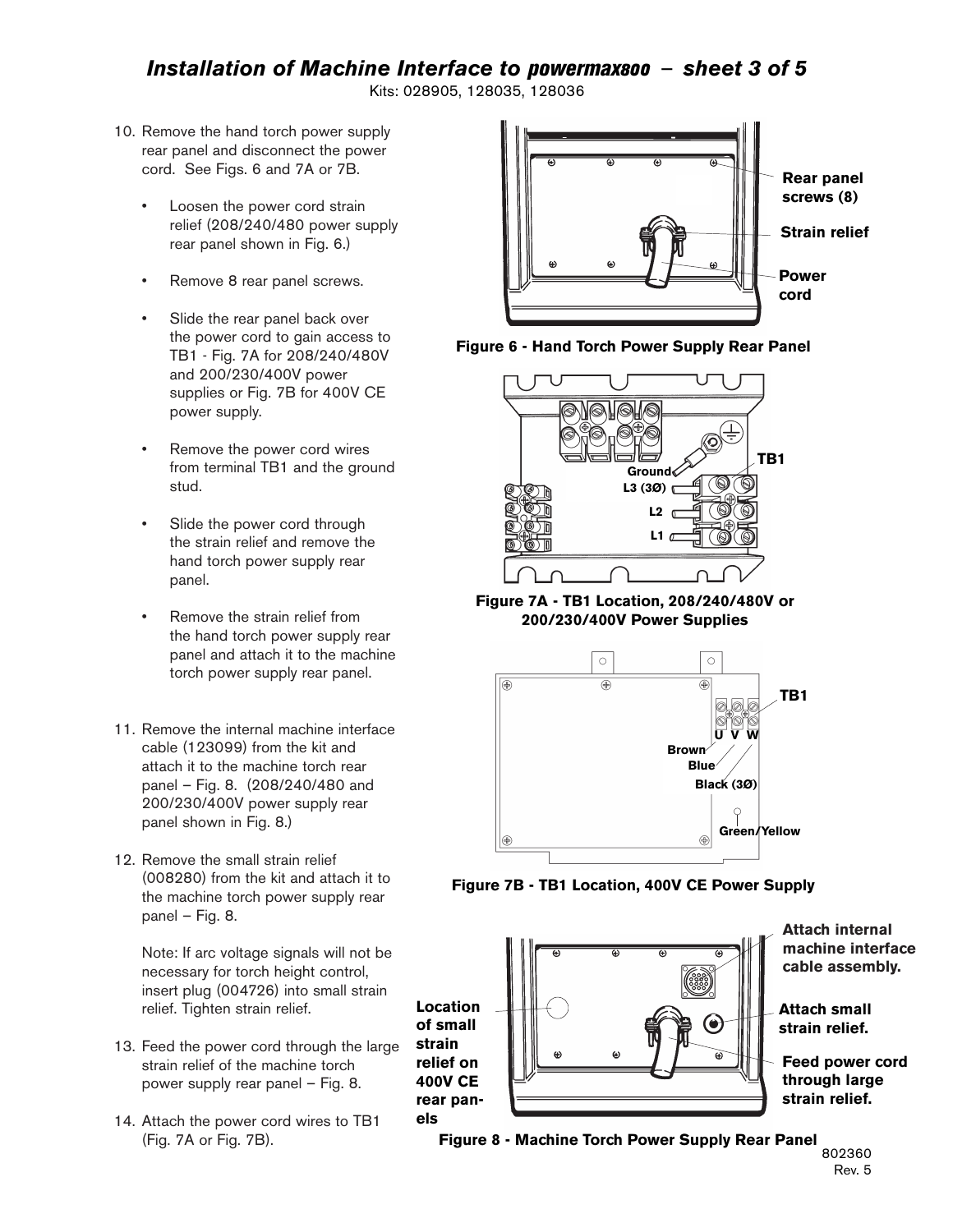## *Installation of Machine Interface to* powermax800 – *sheet 4 of 5*

Kits: 028905, 128035, 128036

15. Feed the internal machine interface cable from the rear panel up to the machine interface board – Fig. 9.



- 16. Connect the green/yellow wire from the internal machine interface cable to the ground stud near the machine interface board – Fig. 10.
- 17. See Fig. 10 and connect the remaining internal machine interface cable wires to J1 terminal on the machine interface board.
- Note: If arc voltage is necessary for activating a torch height control, the customer must supply an 18AWG, single pair, unshielded cable with a rating of 300V or greater. The arc voltage signal on the machine interface board can be accessed by feeding the arc voltage cable through the small strain relief and connecting the cable wires as shown in Fig. 10.

In the 128036 kit, a small bushing (008082) has been included to insert into the chassis hole directly behind the small strain relief. Pass the arc voltage cable through the bushing when routing to the machine interface board.

- 18. Attach the rear panel to the Powermax800 with the 8 rear panel screws.
- 19. Tighten large strain relief over the outer insulation of the power cord.
- 20. Tighten the small strain relief.
- 21. Replace the Powermax800 cover. Secure the cover with screws.

**Figure 9 - Feeding Internal Machine Interface Cable to Board**